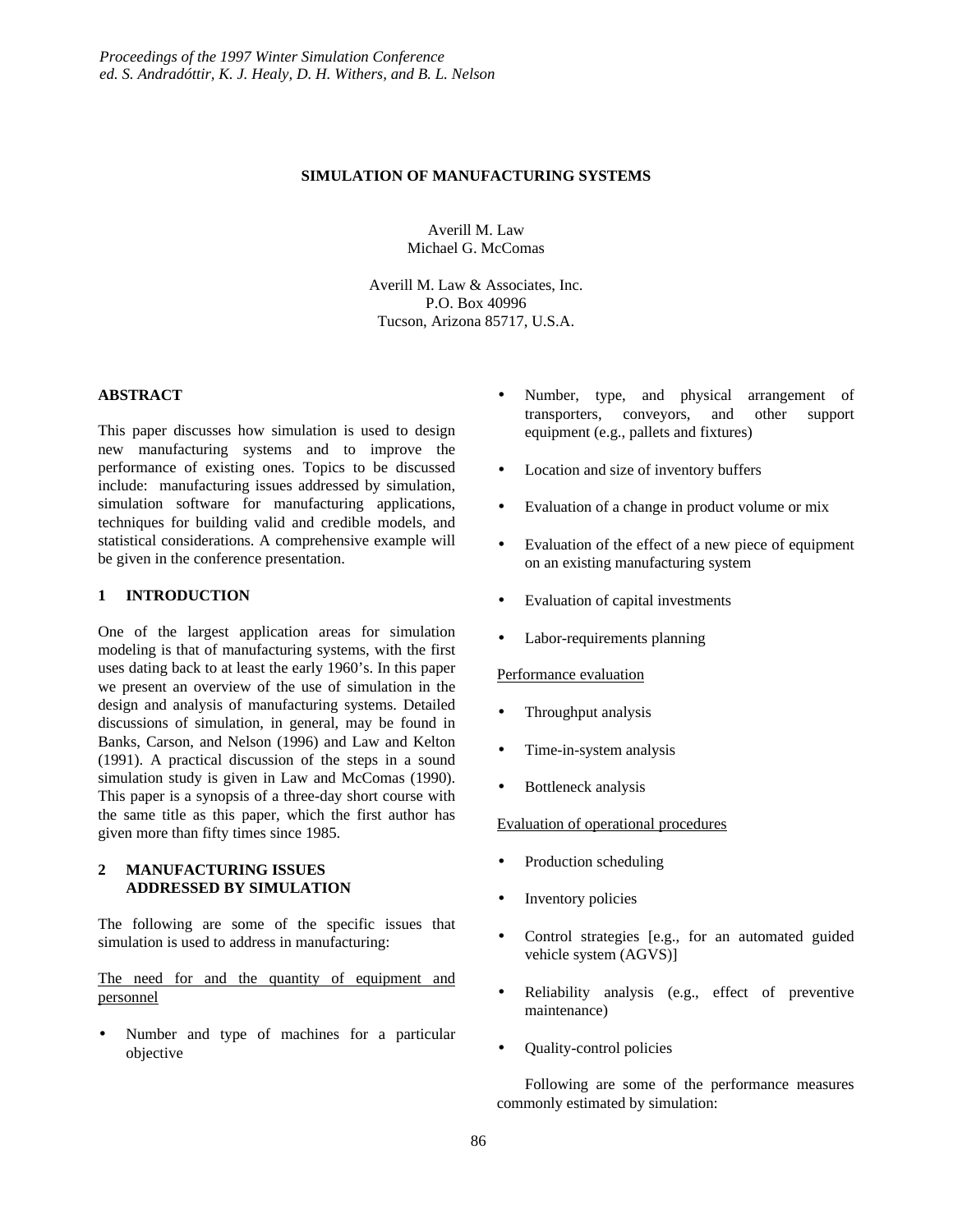- Throughput
- Time in system for parts
- Times parts spend in queues
- Queue sizes
- Timeliness of deliveries
- Utilization of equipment or personnel

# **3 SIMULATION SOFTWARE FOR MANUFACTURING APPLICATIONS**

Most organizations that simulate manufacturing or material-handling systems use a commercial simulation software product, rather than a general-purpose programming language (e.g., C). Furthermore, the two most common criteria for selecting simulation software are *modeling flexibility* (ability to model any system regardless of its complexity or uniqueness) and *ease of use*.

We now define the major types of simulation software for manufacturing. A *simulation language* is a software package that is *general in nature* (in terms of the applications it can address) and where model development is done by "programming." Traditionally, programming meant the development of a simulation model by writing code, but in recent years there has been a strong movement toward simulation languages that employ a graphical model-building approach. Example of simulation languages are Arena, AweSim!, Extend, GPSS/H, Micro Saint, MODSIM III, SES/*workbench*, SIMPLE++, SIMSCRIPT II.5, SIMUL8, and SLX. The major advantage of a *good* simulation language is modeling flexibility, whereas the major disadvantage is that programming expertise is required.

A *manufacturing-oriented simulation language* is one where the modeling constructs are specifically oriented toward manufacturing or material handling. Examples of such software are AutoMod and Quest. One advantage of this type of software is that programming time may be reduced (compared to a simulation language) due to powerful constructs for such things as conveyors and AGVS.

In the last five to ten years, there has been considerable interest in having simulation software that is easier to use, which largely means reducing the amount of programming required to build a model. This has given rise to what we call a *manufacturing-oriented simulator*, which is a simulation package designed to model a manufacturing system in a specific class of systems. This type of software has two main characteristics:

- Orientation is toward manufacturing
- Little or no programming is required to build a model (relative to simulation languages)

Examples of simulators are FACTOR/AIM, ProModel, Taylor II, and WITNESS. A simulation model is developed using a simulator by using graphics (e.g., dragging and dropping icons), by selecting items from menus with a mouse, and by filling in dialog boxes. The major advantage of a simulator is that if it is applicable to your problem, then the amount of time required to develop ("program") the model may be reduced considerably. The major disadvantage of simulators is that they are not as flexible as simulation languages, since they do not allow full-blown programming as in simulation languages (see below for further discussion).

Because a simulator that does not allow programming in any shape or form just cannot be as flexible as a simulation language, the vendors of the major manufacturing-oriented simulators have introduced programming into their software in one or both of the following ways:

- The ability to use "programming-like" constructs (e.g., setting values for attributes or global variables, if-then-else logic, etc.) at certain *selected* points in the model-building process
- The ability to call external routines written in a general-purpose programming language at certain *selected* points in the model-building process

Simulators with either or both of the above programming options are still not, in general, as flexible as a *good* simulation language where anything can be programmed from scratch. For example, manufacturing simulators have such *fundamental* modeling constructs as machines, parts, and conveyors. Since in the real world conveyors can come in a myriad of forms, there is a good chance that none of the built-in conveyor options is completely correct. Furthermore, because of the fundamental nature of the conveyor modeling construct, it may not be possible to change their logic in a substantive manner.

The distinction between simulation languages and simulators has become less clear in recent years. Languages have gone to graphical user interfaces to increase ease of use and simulators have added some programming capabilities to increase modeling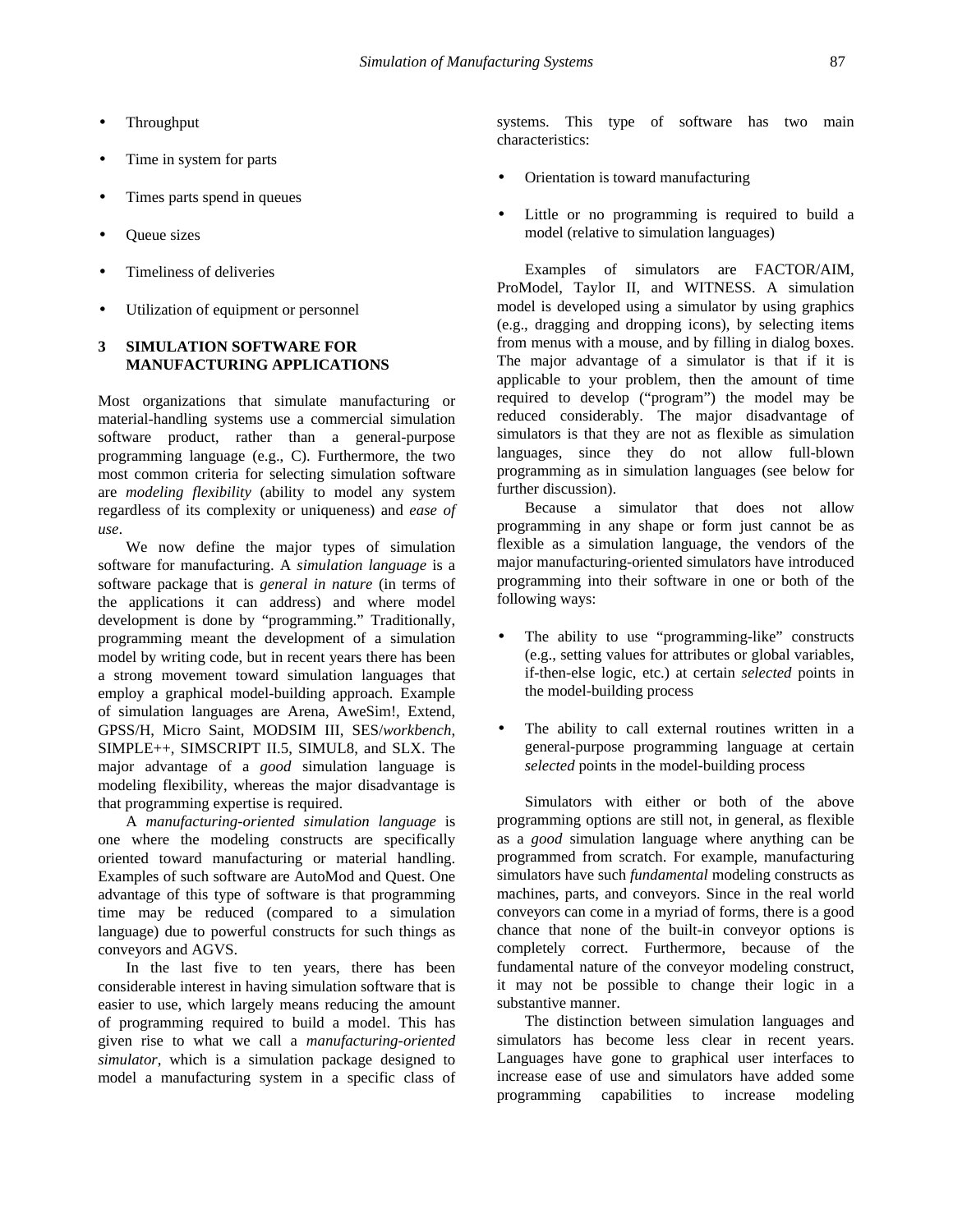flexibility. However, we can still say that a simulation language is general in nature and uses programming (syntactical or graphical) to develop a model. Simulators, on the other hand, are application specific (for the most part) and, perhaps, at most twenty percent of the model is developed using some form of programming. A much more detailed discussion of the topics in this section is given in Law (1997).

# **4 DEVELOPING VALID AND CREDIBLE SIMULATION MODELS**

A simulation model is a surrogate for actually experimenting with a manufacturing system, which is often infeasible or not cost-effective. Thus, it is important for a simulation analyst to determine whether the simulation model is an accurate representation of the system being studied, i.e., whether the model is *valid*. It is also important for the model to be *credible*; otherwise, the results may never be used in the decision-making process, even if the model is "valid."

The following are some important ideas/techniques for deciding the appropriate level of model detail (one of the most difficult issues when modeling a complex system), for validating a simulation model, and for developing a model with high credibility:

- State *definitively* the issues to be addressed and the performance measures for evaluating a system design at the beginning of the study.
- Collect information on the system layout and operating procedures based on conversations with the "expert" for each part of the system.
- Delineate all information and data summaries in an "assumptions document," which becomes the major documentation for the model.
- Interact with the manager on a regular basis to make sure that the correct problem is being solved and to increase model credibility.
- Perform a structured walk-through (before any programming is performed) of the conceptual simulation model as embodied in the assumptions document before an audience of all key project personnel.
- Use sensitivity analyses [see Law and Kelton (1991)] to determine important model factors, which have to be modeled carefully.
- Simulate the existing manufacturing system (if there is one) and compare model performance measures

(e.g., throughput and average time in system) to the comparable measures from the actual system.

### **5 STATISTICAL ISSUES IN SIMULATING MANUFACTURING SYSTEMS**

Since random samples from input probability distributions "drive" a simulation model of a manufacturing system through time, basic simulation output data (e.g., times in system of parts) or an estimated performance measure computed from them (e.g., average time in system from the entire simulation run) are also random. Therefore, it is important to model system randomness correctly and also to design and analyze simulation experiments in a proper manner. These topics are briefly discussed in this section.

### **5.1 Modeling System Randomness**

The following are some sources of randomness in simulated manufacturing systems:

- Arrivals of orders, parts, or raw materials
- Processing, assembly, or inspection times
- Machine times to failure
- Machine repair times
- Loading/unloading times
- Setup times

In general, each source of system randomness needs to be modeled by an *appropriate* probability distribution, not what is perceived to be the mean value. Note that sources of randomness encountered in practice are rarely normally distributed. A detailed discussion of simulation input modeling is given in Chapter 6 of Law and Kelton (1991).

### **5.2 Design and Analysis of Simulation Experiments**

Because of the random nature of simulation input, a simulation run produces a *statistical estimate* of the (true) performance measure not the measure itself. In order for an estimate to be statistically precise (have a small variance) and free of bias, the analyst must specify for each system design of interest appropriate choices for the following:

• Length of each simulation run